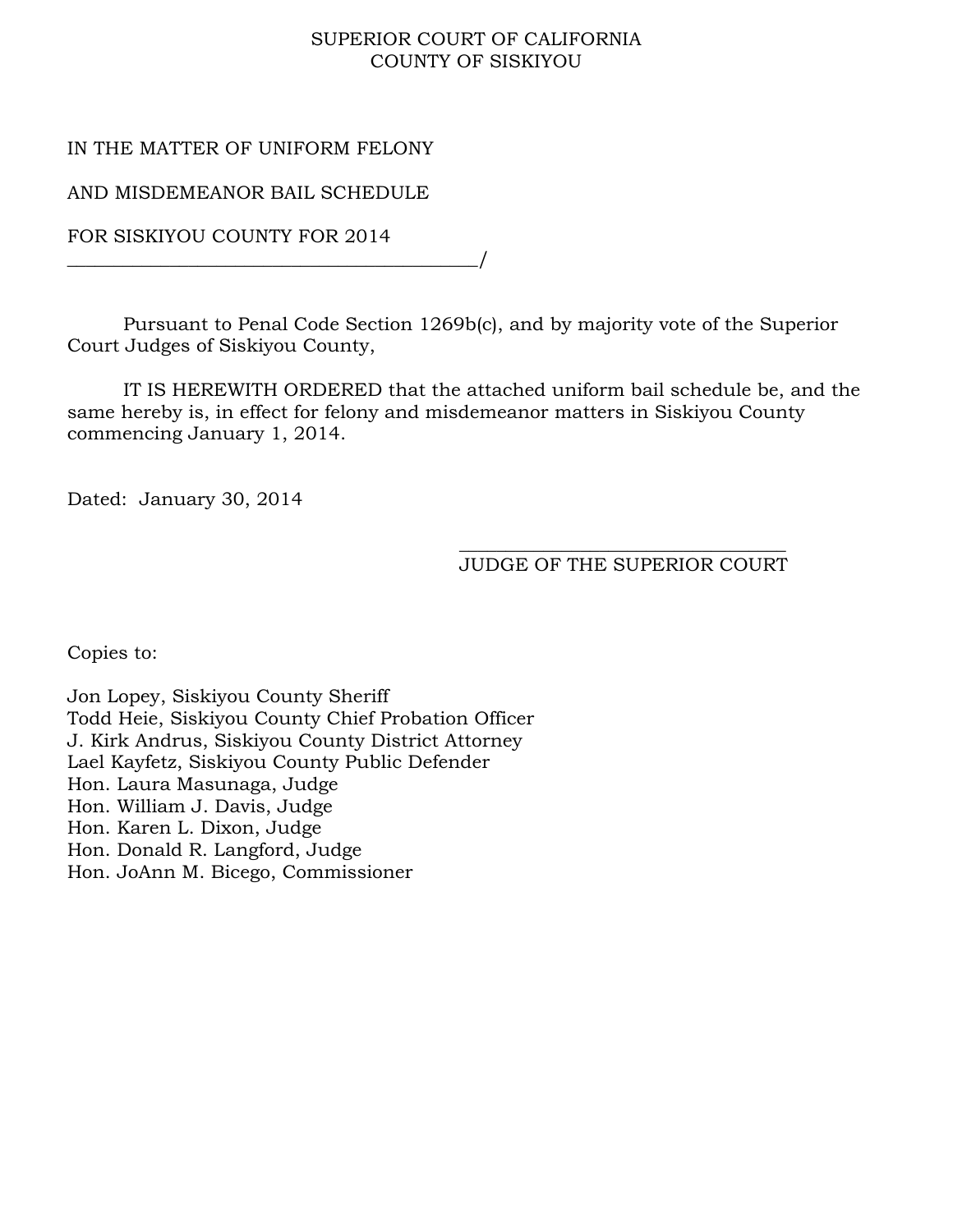## **UNIFORM MISDEMEANOR BAIL SCHEDULE SISKIYOU COUNTY**

The County hereby adopts the uniform bail and penalty schedule promulgated by the Judicial Council of California pursuant to California Rule of Court 4.102 for all misdemeanors and infractions except as modified below.

## **MISDEMEANORS**

### **PENAL CODE SECTIONS**

All sections of the penal code shall have a bail of \$1,000.00 (ONE THOUSAND DOLLARS) with the following exceptions:

| 136.1(1)  | Dissuading a Witness or Victim from Testifying                                                | \$5,000.00     |
|-----------|-----------------------------------------------------------------------------------------------|----------------|
| 242       | Battery                                                                                       | \$3,000.00     |
| 243(b)    | Battery on a Peace Officer, Firefighter, Etc.<br>Engaged in the Performance of his/her Duties | \$<br>5,000.00 |
| 243(e)    | Battery on a Spouse or Co-Habitant                                                            | \$<br>5,000.00 |
| 243.25    | Battery Against Elder or Dependent Adult                                                      | \$<br>5,000.00 |
| 273a(b)   | Abusing or Endangering Health of Children                                                     | \$<br>5,000.00 |
| 273.5     | Willful Infliction of Corporal Injury                                                         | \$<br>5,000.00 |
| 417(a)(1) | Brandishing Deadly Weapon (other than firearm)                                                | \$<br>3,000.00 |
| 417(a)(2) | Brandishing a Firearm                                                                         | \$<br>5,000.00 |
| 417(b)    | Brandishing a firearm (Day Care facility)                                                     | \$5,000.00     |
| 417(b)(c) | Brandishing a Firearm in the Presence of a Peace Officer \$ 5,000.00                          |                |
| 647.6     | Annoying or Molesting Children                                                                | \$<br>5,000.00 |
| 647(f)    | Drunk in Public                                                                               | \$<br>500.00   |

## **BUSINESS AND PROFESSIONS CODE SECTIONS**

| 4149  | Possession of Hypodermic Syringe | \$1,500.00 |
|-------|----------------------------------|------------|
| 25662 | Minor in Possession of Alcohol   | 500.00     |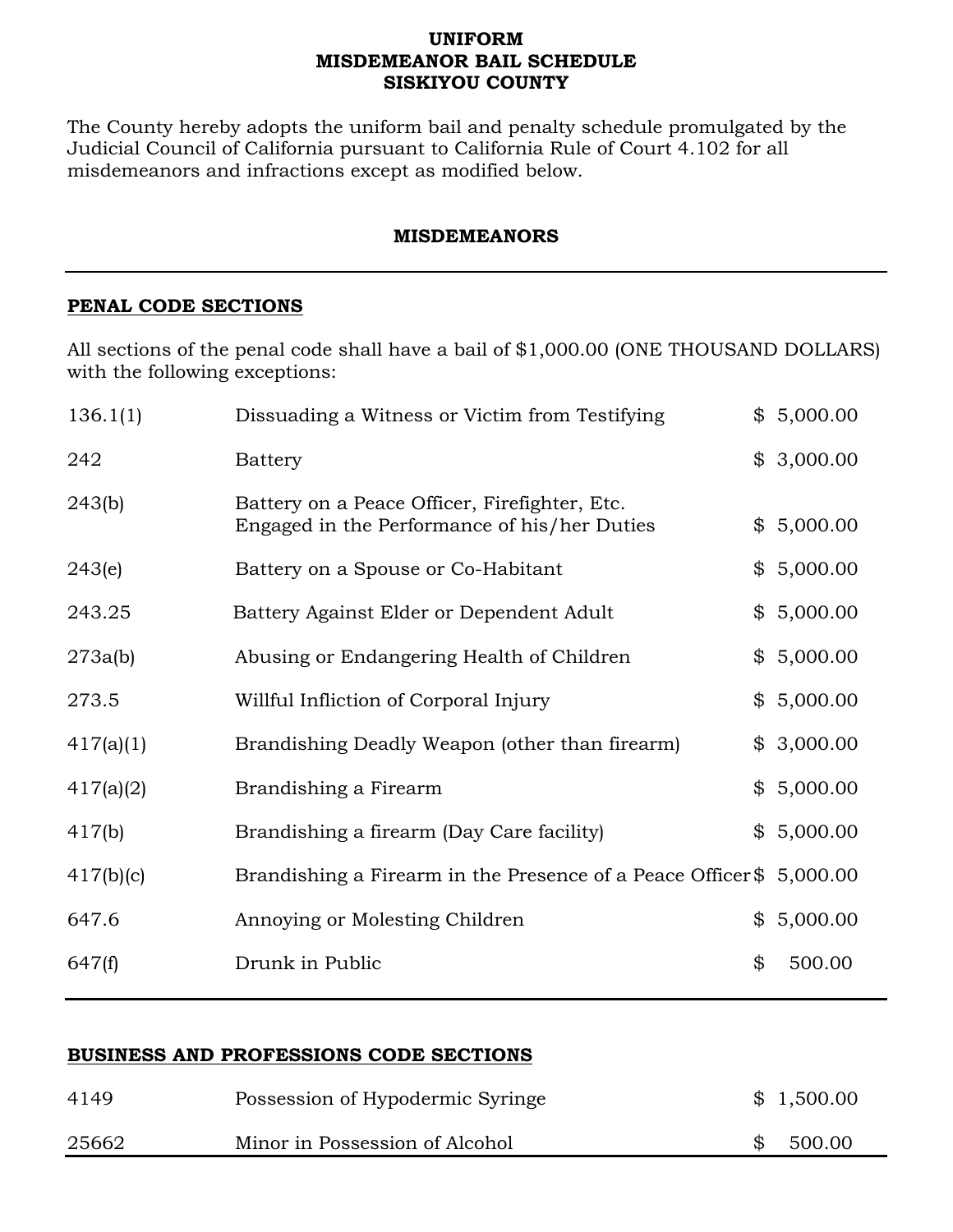## **HEALTH AND SAFETY CODE SECTIONS**

All sections of the Health and Safety Code shall have a bail set of \$1,000.00 (ONE THOUSAND DOLLARS) with the following exceptions:

| 11364                        | Possession of Paraphernalia                                                                                   | \$1,500.00               |
|------------------------------|---------------------------------------------------------------------------------------------------------------|--------------------------|
| 11550(a)                     | Under the Influence of a Controlled Substance                                                                 | \$3,000.00               |
| 11377(a)                     | Possession of a Controlled Substance                                                                          | \$3,000.00               |
| <b>VEHICLE CODE SECTIONS</b> |                                                                                                               |                          |
| 14601(a) $\&$<br>14601.1     | Driving w/a Suspended License (non-alcohol related)<br>For one or more prior conviction $w/in$ five years     | \$1,500.00<br>\$2,000.00 |
| 14601.2 &<br>14601.5         | Driving w/a suspended License (alcohol related)                                                               | \$2,000.00               |
| 23152(a)–(d)                 | Driving Under the Influence of Alcohol/Drugs etc.<br>For one or more priors conviction $w/in$ seven (7) years | \$5,000.00<br>\$7,500.00 |
| 2800                         | Obedience to Traffic Officer                                                                                  | \$1,500.00               |
| 23103/23103.5                | Reckless Driving (involving Alcohol)                                                                          | \$1,500.00               |
| 23103                        | Reckless Driving                                                                                              | \$1,000.00               |
| $23109(a)$ &(b)              | <b>Speed Contest</b>                                                                                          | \$<br>1,500.00           |
| 23109(c)                     | Exhibition of Speed                                                                                           | \$<br>500.00             |

Unless otherwise specified in this bail schedule, any penal provision (of any code) which can be charged as either a felony or misdemeanor, and which is charge as a misdemeanor, shall have a bail set of three thousand dollars (\$3,000.00).

A court is permitted to deviate from the uniform bail schedule if, in its discretion, sufficient basis exists for that deviation, but must state the reasons for the deviation on the records and in the minutes of the court.

### BAIL LIMITS:

A bail limit for cases with multiple misdemeanor charges will be the highest bail amount for any one misdemeanor offense.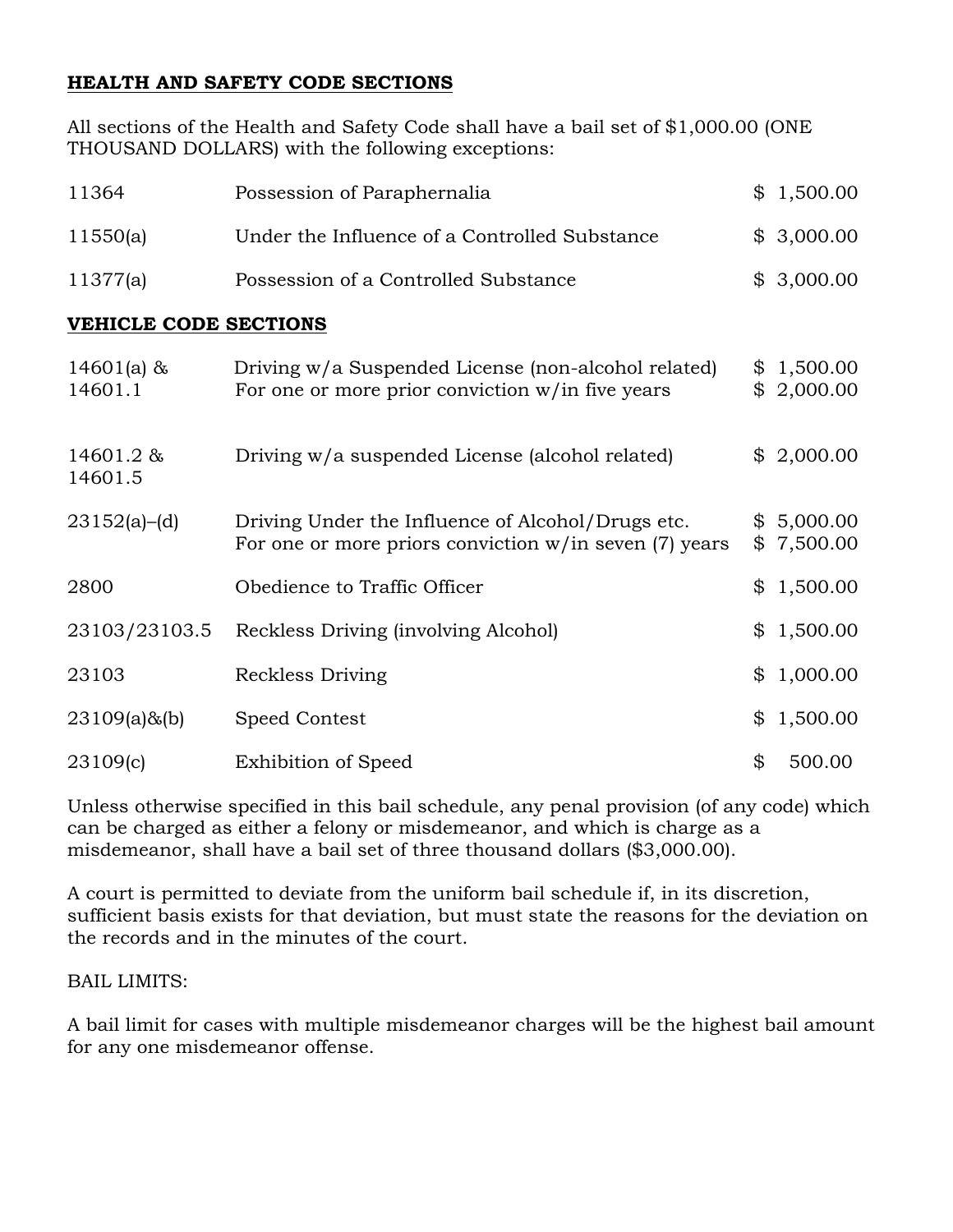## **UNFORM FELONY BAIL SCHEDULE COUNTY OF SISKIYOU STATE OF CALIFORNIA**

APPENDIX A. "Rules of Application" shall apply to all Felonies, unless a different rule or a different rule of a different bail amount is expressly stated.

## **PENAL CODE FELONY SECTIONS**

| 31          | Principals                                                        | RULE <sub>3</sub> |
|-------------|-------------------------------------------------------------------|-------------------|
| 32          | Accessories                                                       | RULE <sub>3</sub> |
| 76          | Threatening Life/Bodily Injury to<br>Government Official or Judge | \$100,000         |
| 92          | Bribing Judicial Officer or Juror                                 | \$100,000         |
| 93          | Judicial Officer or Juror Accepting Bribe                         | \$100,000         |
| 95.1        | Threat to Juror                                                   | \$50,000          |
| 136.1(c)    | Prevent Testimony w/Threat of Violence or Force                   | \$50,000          |
| 137(a)/(b)  | Inducing False Testimony by Bribing<br>or Use of Force or Threat  | \$50,000          |
| 147         | Assault or Battery by Police                                      | \$25,000          |
| 165         | Giving or Offering Bribe to Official                              | \$25,000          |
| 182         | Conspiracy                                                        | RULE <sub>3</sub> |
| 186.22      | <b>Street Gang Activity</b>                                       | \$25,000          |
| 187 Murder: |                                                                   |                   |
|             | Capital Murder                                                    | Rule 4            |
|             | Non-Capital First Degree Murder                                   | \$1 Million       |
|             | Other Non-Capital Murder                                          | \$500,000         |
| 191.5       | Gross Vehicular Manslaughter While Intoxicated                    | \$100,000         |
| 192(a)      | Manslaughter (voluntary)                                          | \$100,000         |
| 192(b)      | Manslaughter (involuntary)                                        | \$25,000          |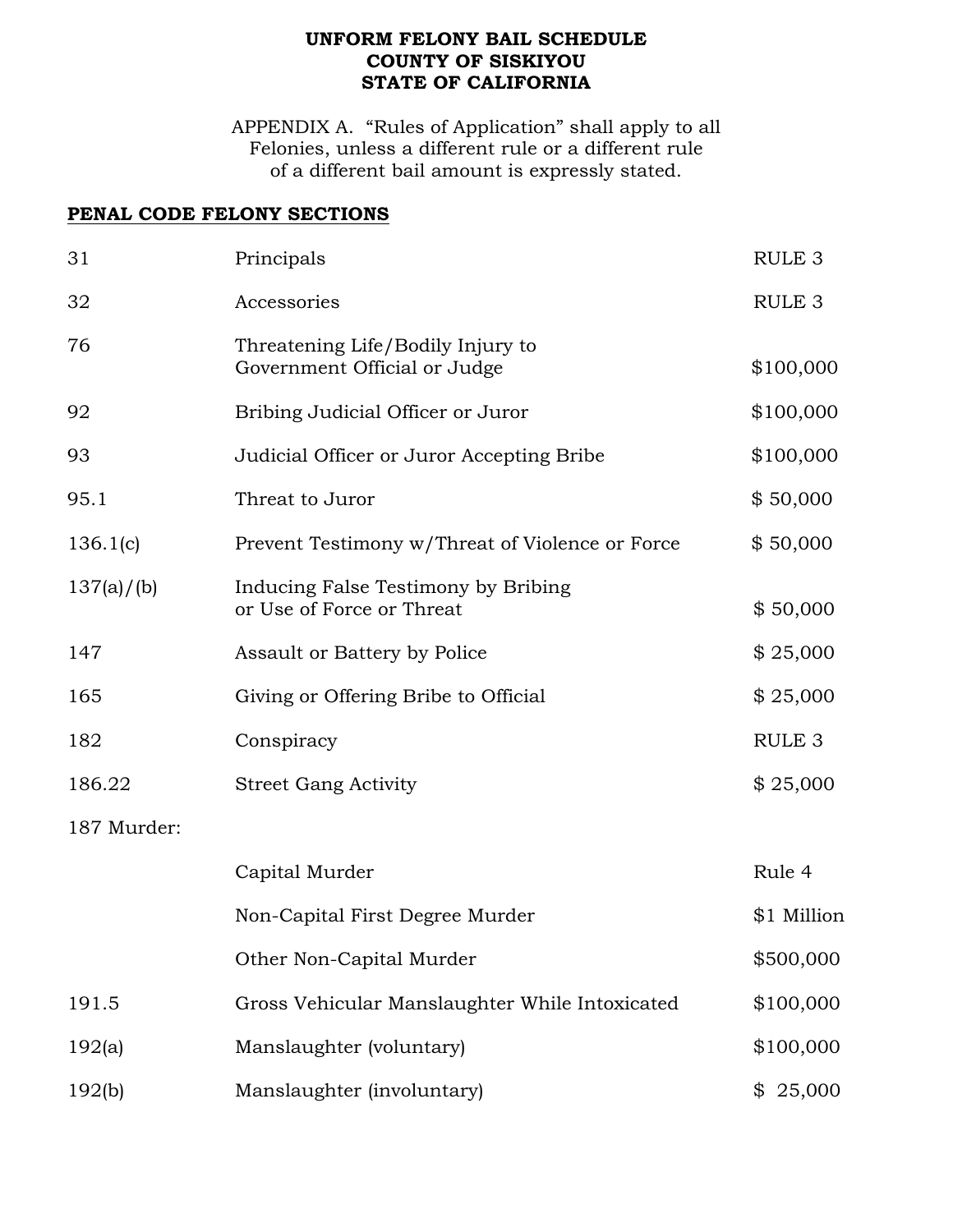|              | 192(c)(1)/192.5(a) Vehicular/Vessel Manslaughter<br>w/Gross Negligence       | \$35,000             |
|--------------|------------------------------------------------------------------------------|----------------------|
| 192(c)(3)    | DUI Vehicular Manslaughter w/Gross Negligence                                | 35,000<br>\$         |
| 203          | Mayhem                                                                       | \$50,000             |
| 205          | <b>Aggravated Mayhem</b>                                                     | \$100,000            |
| 207          | Kidnapping                                                                   | \$100,000            |
| 207(b)       | Kidnapping Victim under 14                                                   | \$500,000            |
| 208          | Kidnapping for Rape                                                          | \$500,000            |
| 209          | Kidnap for Extortion/Robbery, ETC                                            | \$500,000            |
|              | $211/212.5(a)/(b)$ Robbery – First Degree                                    | \$100,000            |
| 211/212.5(c) | Robbery – Second Degree                                                      | \$50,000             |
| 215          | Carjacking                                                                   | \$100,000            |
| 217.1        | Attempt on President or Government Official                                  | \$500,000            |
| 218          | Derailing/Wrecking Train                                                     | \$500,000            |
| 219          | Wreck Train/Fire Bridge Causing Death                                        | RULE 4               |
| 220          | Assault with Certain Specific Intent                                         | RULE <sub>3</sub>    |
| 241.1        | Assault on Custodial Officer                                                 | \$25,000             |
| 243          | Battery upon Peace Officer or Fireman<br>w/Serious Bodily Injury             | \$25,000<br>\$50,000 |
| 243.1        | Battery Against Custodial Officer                                            | 25,000<br>\$         |
| 244          | Assault w/Caustic Chemicals                                                  | 25,000<br>\$         |
| 245(a)(1)    | Assault with Deadly Weapon or Force<br>Likely to Produce Great Bodily Injury | 25,000<br>\$         |
| 245(a)(2)    | Assault w/a Firearm                                                          | \$100,000            |
| 245(a)(3)    | Assault w/Machine Gun or Assault Weapon                                      | \$100,000            |
| 245(b)       | Assault w/Semi-Automatic Firearm                                             | \$100,000            |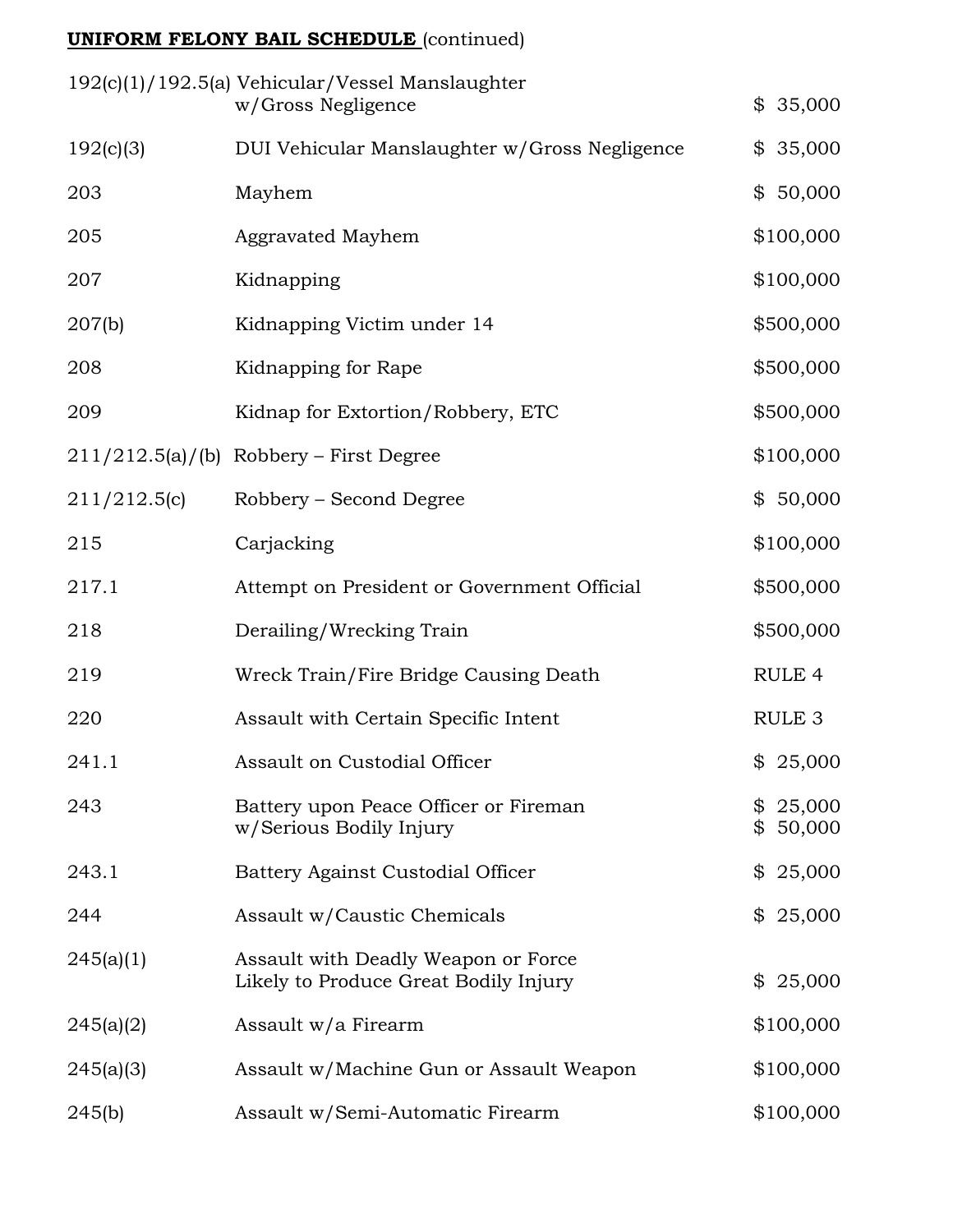| 245(d)(1) | Assault w/Firearm on a Peace Officer/Fire Fighter                                           | \$100,000                |
|-----------|---------------------------------------------------------------------------------------------|--------------------------|
| 245(d)(2) | Assault w/Semi-Automatic Firearm on a Peace Officer<br>Fire fighter                         | \$100,000                |
| 245(d)(3) | Assault w/a Machine Gun or Assault Weapon on a<br>Peace Officer/Fire Fighter                | \$250,000                |
| 246       | Discharge Firearm at Inhabited Dwelling, Vehicle<br>or Aircraft                             | \$250,000                |
| 261       | Rape                                                                                        | \$100,000                |
| 261.5(c)  | Unlawful Sexual Intercourse                                                                 | \$<br>10,000             |
| 261.5(d)  | Unlawful Sexual Intercourse (defendant over 21<br>child under 16)                           | \$<br>20,000             |
| 262       | Spousal Rape                                                                                | \$<br>50,000             |
| 264.1     | Rape in Concert w/force and violence                                                        | \$250,000                |
| 266h      | Pimping<br>If under 16                                                                      | \$<br>\$25,000<br>50,000 |
| 266i      | Pandering<br>If under 16                                                                    | \$25,000<br>\$50,000     |
| 273a(a)   | Willful Cruelty to child                                                                    | \$25,000                 |
| 273ab     | Assault resulting in Death of Child under 8                                                 | \$500,000                |
| 273d(a)   | Inflicting Corporal Injury upon a Child                                                     | \$<br>50,000             |
| 273.5     | Inflicting Corporal Injury upon a Spouse or Cohabitant                                      | \$<br>50,000             |
| 278       | Child Stealing                                                                              | \$<br>50,000             |
| 285       | Incest                                                                                      | \$<br>50,000             |
| 286(b)(1) | Sodomy-victim under 18                                                                      | \$<br>50,000             |
| 286(b)(2) | Sodomy-victim under 16 and defendant over 21                                                | \$<br>75,000             |
| 286(c)(1) | Sodomy-victim under 14 and defendant more than<br>10 years older than victim                | \$100,000                |
| 286(c)(2) | Sodomy-defendant compelled another by force,<br>duress force, duress or great bodily injury | \$100,000                |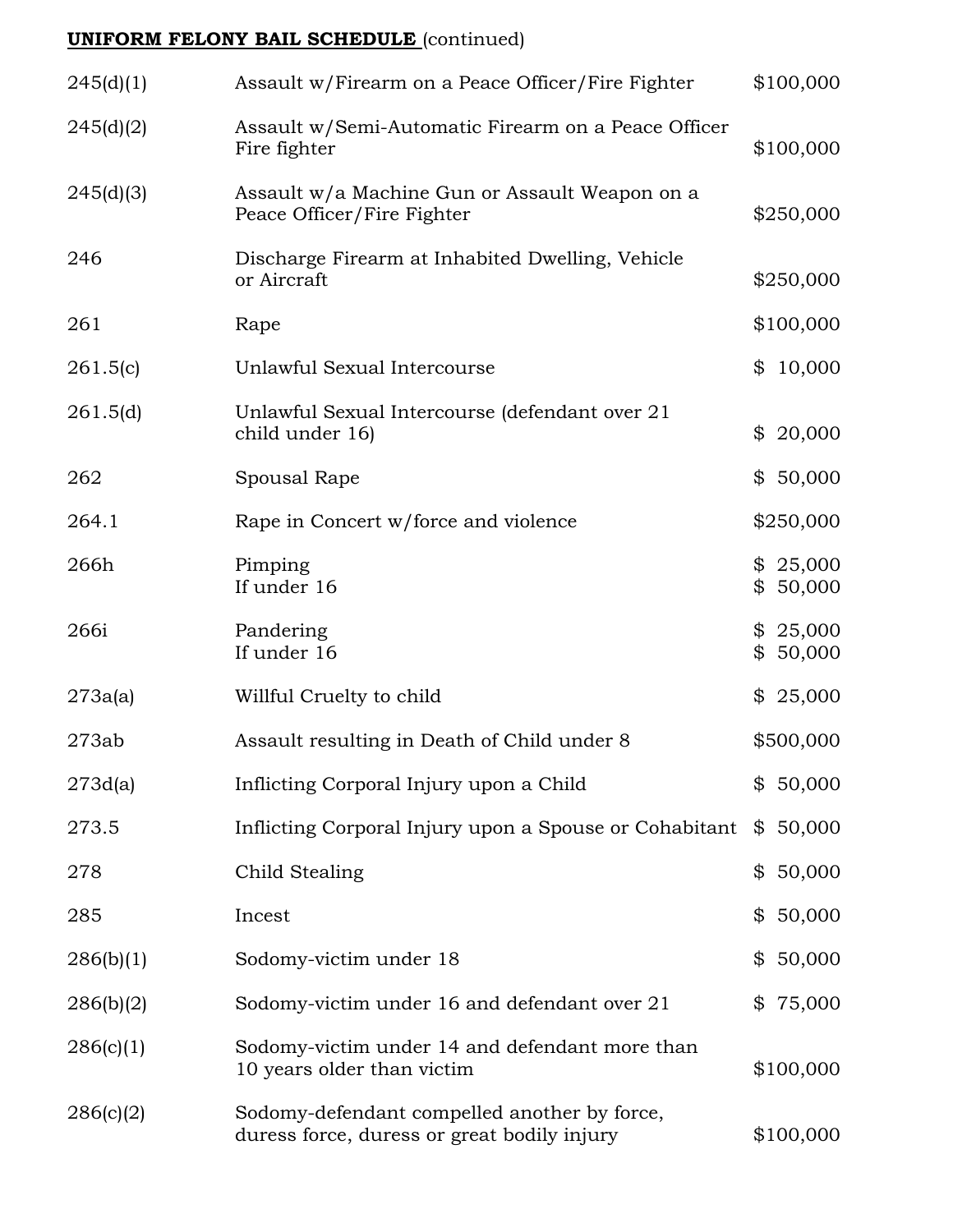| 286(d)         | Sodomy (in concert w/force and violence)                                 | \$200,000    |
|----------------|--------------------------------------------------------------------------|--------------|
| 286(e)         | Sodomy (S.P. or C.J.)                                                    | \$50,000     |
| 286(f)         | Sodomy (victim unconscious of nature of act)                             | 75,000<br>\$ |
| 286(g)         | Sodomy-Victim Disabled                                                   | 75,000<br>\$ |
| 286(h)         | Sodomy-Victim Disabled both defendant<br>& victim Confined               | 50,000<br>\$ |
| 286(k)         | Sodomy-Authority of Public Official                                      | \$150,000    |
| 288(a)         | Lewd Act w/Child under 14                                                | \$75,000     |
| 288(b)(1)      | Lewd Act w/child under 14 w/force                                        | \$100,000    |
| 288(b)(2)      | Lewd Act w/dependent adult by Caretaker w/force                          | \$100,000    |
| 288(c)(1)      | Lewd Act w/child under 16 and defendant is<br>10 years older             | \$50,000     |
| 288(c)(2)      | Lewd Act w/dependent adult by Caretaker                                  | 50,000<br>\$ |
| 288a(b)(1)     | Oral Copulation - If victim under 18                                     | 50,000<br>\$ |
| 288a(b)(2)     | If victim under 16 and defendant over 21                                 | 50,000<br>\$ |
| 288a(c)(1)     | If victim under 14 and defendant more than<br>10 years older than victim | 75,000<br>\$ |
| 288a(c)(2)/(3) | Oral Copulation – Force etc.                                             | \$100,000    |
| 288a(d)        | If in concert w/force and violence                                       | \$200,000    |
| 288a(e)        | If committed in S.P. or C.J.                                             | \$50,000     |
| 288a(f)        | If victim unconscious of nature of act                                   | 75,000<br>\$ |
| 288a(g)        | Oral Copulation – Victim Disabled                                        | \$75,000     |
| 288a(h)        | Oral Copulation - Victim Disabled both<br>defendant & victim confined    | \$50,000     |
| 288a(i)        | Oral Copulation – Victim Unconscious                                     | \$75,000     |
| 288a(k)        | Oral Copulation - Authority of Public Official                           | \$150,000    |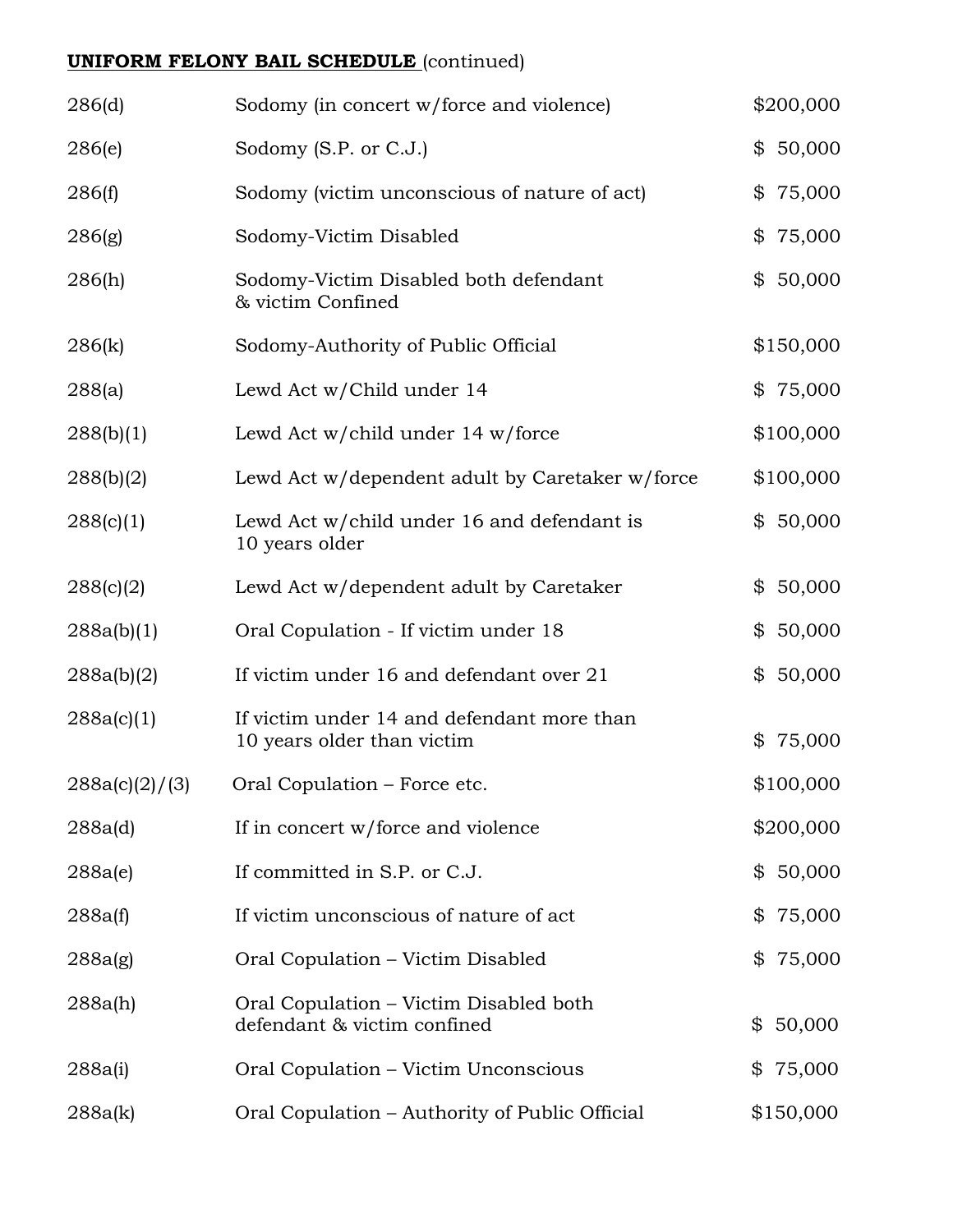| 288.5      | Continuous Sexual Abuse of Child                                  | \$100,000            |
|------------|-------------------------------------------------------------------|----------------------|
| 288.7      | Sex Offenses with Child 10 or Younger                             | \$1 million          |
| 289(a)     | Sexual Penetration – Force, etc.                                  | \$100,000            |
| 289(b)/(c) | Sexual Penetration – Victim Disabled                              | \$50,000             |
| 289(d)     | Sexual Penetration - Victim Unconscious                           | \$50,000             |
| 289(g)     | Sexual Penetration – Authority of Public Official                 | \$150,000            |
| 289(h)     | Sexual Penetration – Victim under 18                              | \$25,000             |
| 289(i)     | Sexual Penetration - Victim under 16,<br>Defendant over 21        | \$25,000             |
| 289(j)     | Sexual Penetration - Victim under 14,<br>Defendant 10 years older | \$75,000             |
| 368        | Elder/Dependent Adult Abuse                                       | \$25,000             |
| 422        | Criminal Threats                                                  | \$25,000             |
| 422.7      | Hate Crime                                                        | \$50,000             |
| 424        | Embezzlement of Public Funds                                      | \$50,000             |
| 451(a)     | Arson Causing Great Bodily Injury                                 | \$250,000            |
| 451(b)     | Arson, Inhabited Structure                                        | \$250,000            |
| 451(c)     | Arson, Structure or Forest Land                                   | \$100,000            |
| 451(d)     | Arson, other property                                             | \$50,000             |
| 453(a)     | Explosives, Flammable Matter, Possession                          | \$50,000             |
| 453(b)     | Firebomb, Possession, Manufacture, Disposal                       | \$50,000             |
| 454        | Arson during State of Emergency                                   | \$150,000            |
| 459        | Burglary<br>Residential<br>All Others                             | \$50,000<br>\$15,000 |
| 463        | Burglary during State of Emergency                                | \$100,000            |
| 464        | Burglary w/Explosives                                             | \$50,000             |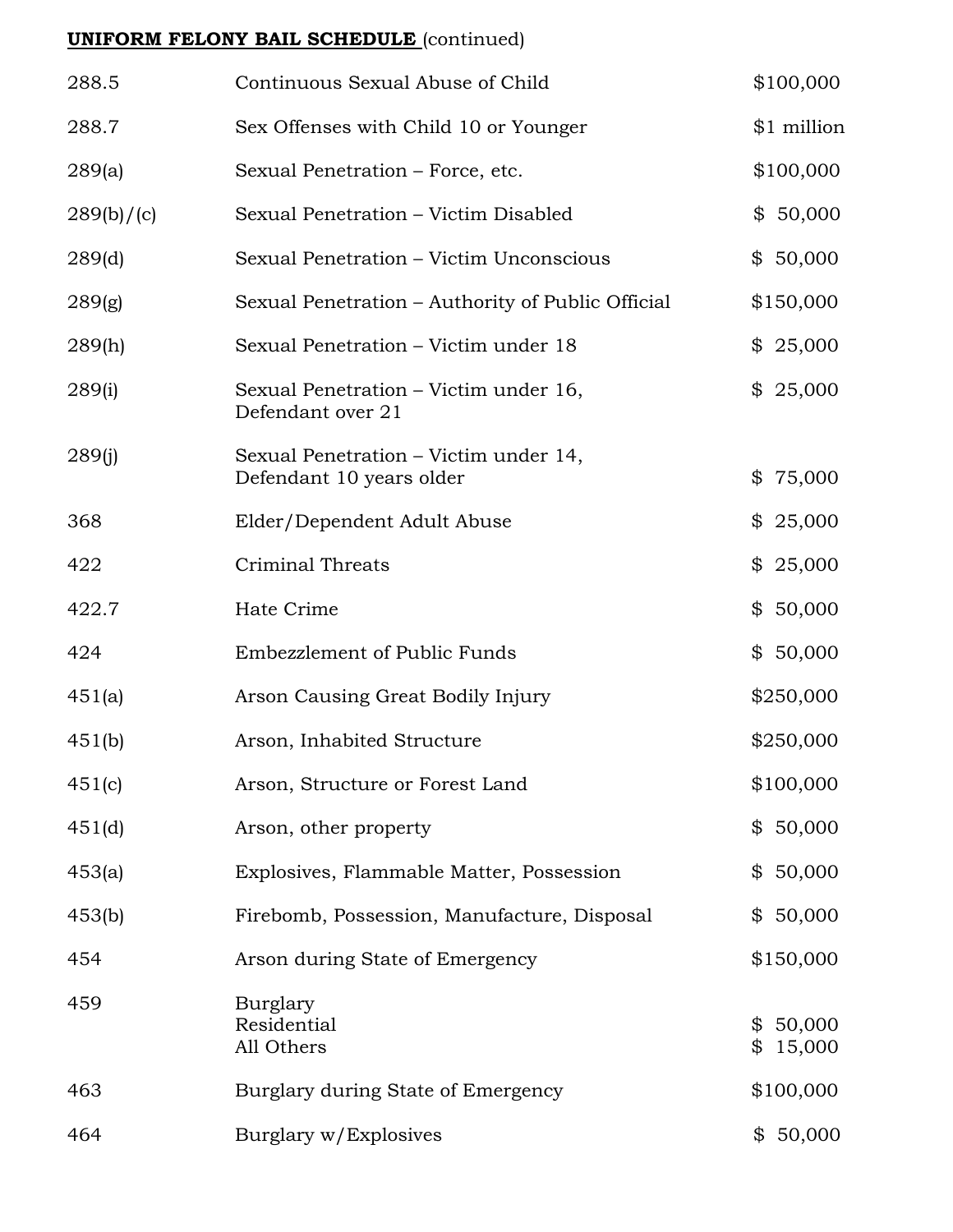| 487          | Grand Theft (or amount of theft, whichever is higher)                                                      | \$<br>15,000      |
|--------------|------------------------------------------------------------------------------------------------------------|-------------------|
| 496          | Receiving Stolen Property if Value more than \$400<br>(or amount received, whichever is higher)            | \$<br>15,000      |
| 497          | Stolen Property, Bringing into state<br>(or amount stolen, whichever is higher)                            | \$<br>15,000      |
| 502          | Computer Fraud<br>or (amount stolen, whichever is higher)                                                  | \$<br>15,000      |
| 504          | Embezzlement, Misappropriation by Public Officers<br>(or amount stolen, whichever is higher)               | \$50,000          |
| 504a         | Embezzlement, Disposal of Personal Property Under<br>Lease or Lien (or amount stolen, whichever is higher) | \$<br>15,000      |
| 504b         | Embezzlement of Proceeds of Sale of Secured Property<br>(or amount stolen, whichever is higher)            | \$<br>15,000      |
| 505          | Embezzlement by Bailee (or amount stolen,<br>which ever is higher)                                         | \$<br>15,000      |
| 506          | Embezzlement, Misappropriation by Trustee,<br>Contractor (or amount stolen, whichever is higher)           | \$<br>15,000      |
| 514          | Embezzlement or Defalcation of Public Funds<br>(or amount stolen, whichever is higher)                     | \$<br>15,000      |
| 518, 519     | Extortion, Not Amounting to Robbery                                                                        | \$<br>35,000      |
| 522          | Extortion, Obtaining Signature by Threats                                                                  | \$50,000          |
| 523          | Extortion, Threatening Letters                                                                             | \$35,000          |
| 529          | False Personation of Another                                                                               | \$<br>15,000      |
| 532          | <b>False Pretenses</b>                                                                                     | \$<br>15,000      |
| 548          | Defrauding Insurer (or amount taken, whichever<br>is greater)                                              | \$25,000          |
| 594.3        | Church Vandalism                                                                                           | \$<br>25,000      |
| 646.9(b)/(c) | Stalking                                                                                                   | \$50,000          |
| 653f         | Solicitation to Commit Felony                                                                              | RULE <sub>3</sub> |
| 664          | Attempts                                                                                                   | RULE <sub>3</sub> |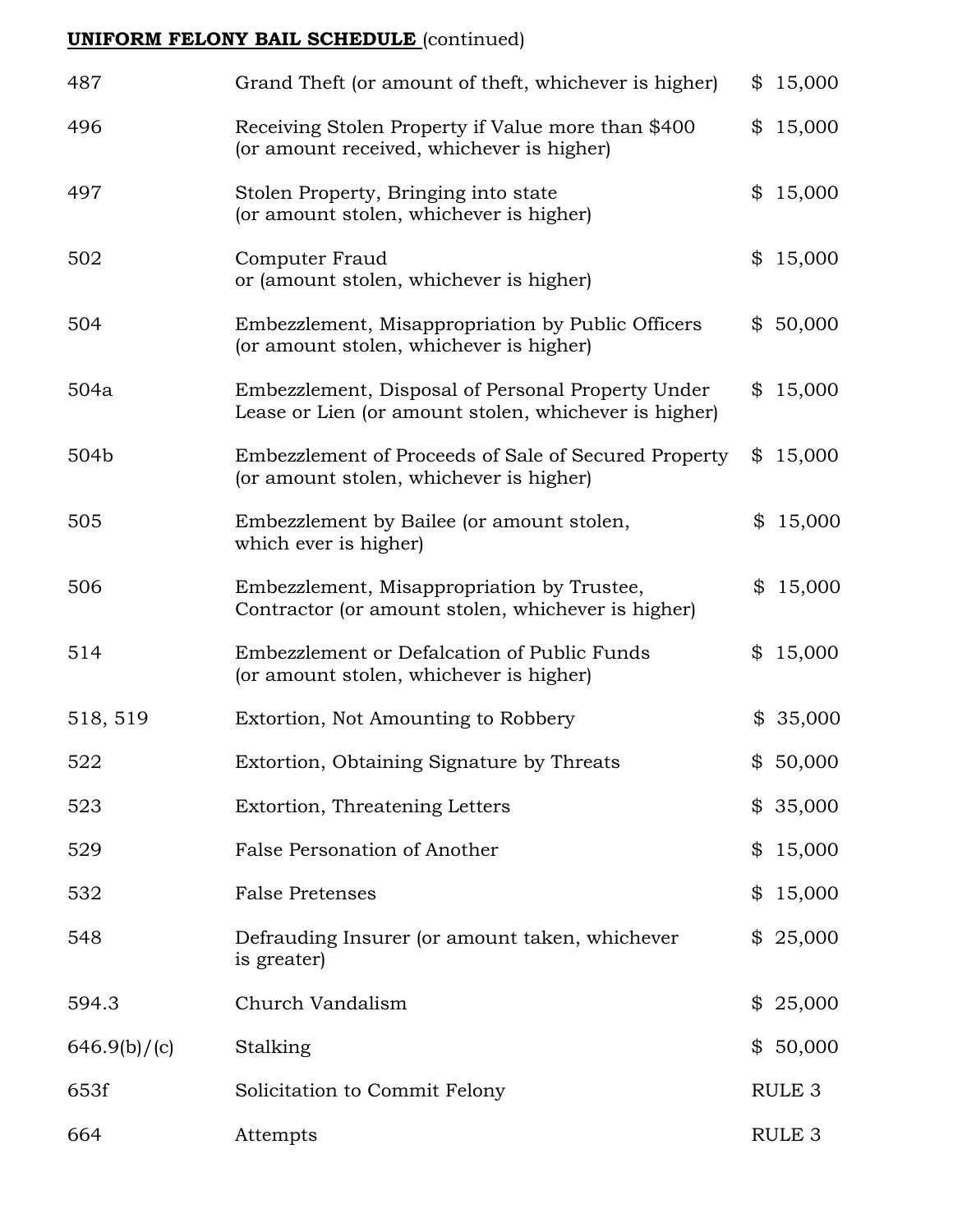| 1551.1     | Fugitive (arrest w/out warrant)                                                                                                             | \$50,000                    |
|------------|---------------------------------------------------------------------------------------------------------------------------------------------|-----------------------------|
| 1552.1     | Fugitive (see code)                                                                                                                         | <b>NO BAIL</b>              |
| 4500       | Felony Assault by Life Term Prisoner                                                                                                        | RULE <sub>4</sub>           |
| 4501       | Assault w/Deadly Weapon by Prison Inmate                                                                                                    | \$25,000                    |
| 4503       | Holding of Hostages by Prison Inmate                                                                                                        | \$100,000                   |
| 4530       | Escape, Attempted Escape from Prison                                                                                                        | <b>NO BAIL</b>              |
| 4532(a)(1) | Escape/Attempted Escape by Misdemeanant,<br>Inebriate, or Work Furlough - Non-Force<br><b>Sentenced Prisoner</b><br>Un-sentenced Prisoner** | <b>NO BAIL</b><br>\$100,000 |
| 4532(a)(2) | Escape/Attempted Escape by Misdemeanant,<br>Inebriate, or Work Furlough – Force<br><b>Sentenced Prisoner</b><br>Un-sentenced Prisoner**     | NO BAIL<br>\$250,000        |
| 4532(b)(1) | Escape/Attempted Escape by Felon from Jail,<br>Industrial Camp, etc.-Non Force<br>Sentenced Prisoner<br>Un-sentenced Prisoner**             | NO BAIL<br>\$100,000        |
| 4532(b)(2) | Escape/Attempted Escape by Felon from Jail,<br>Industrial Camp, etc.-Force<br>Sentenced Prisoner<br>Un-sentenced Prisoner**                 | NO BAIL<br>\$250,000        |

**\*\***Additional bail to be added to the bail for the original charge for which the defendant was incarcerated.

| 4574        | Smuggling Weapon into Jail or Prison                        | $\mathbb S$ | 50,000   |
|-------------|-------------------------------------------------------------|-------------|----------|
| 16590       | Possession of sawed-off shotgun and Other<br>Deadly Weapons | \$          | 20,000   |
| 29800-29875 | Felon in Possession of Firearm                              |             | \$20,000 |
| 29900-29905 | Designated Felons in Possession of Firearm                  | \$          | 30,000   |
| 25800       | Armed Criminal Action                                       |             | \$25,000 |
| 25400       | Concealed Firearm on Person or Vehicle - Felony             |             | \$20,000 |
| 25850-26025 | Loaded Firearm in Public - Felony                           | \$          | 20,000   |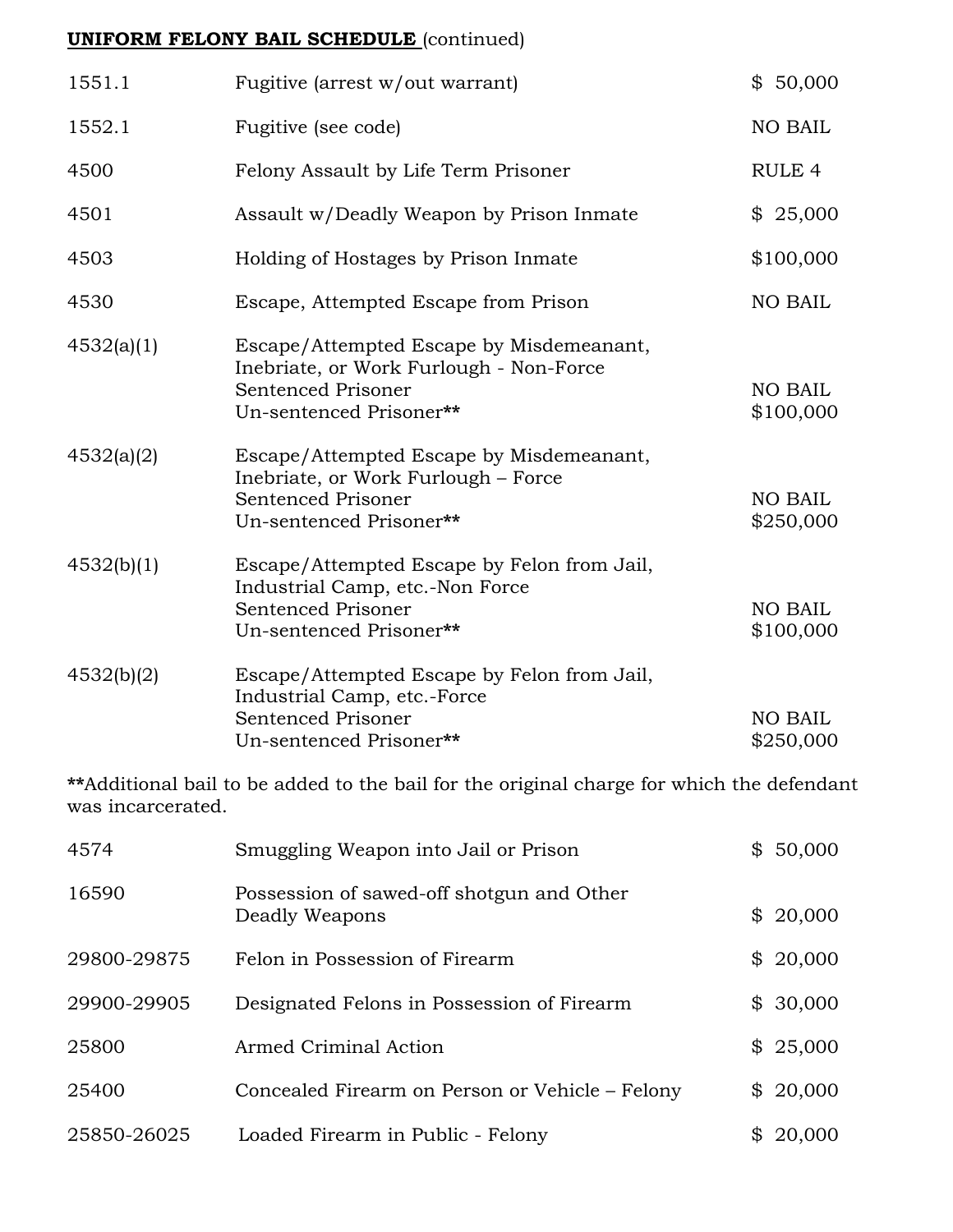| 26100    | Personally Shooting from Motor Vehicle                                           | \$250,000         |
|----------|----------------------------------------------------------------------------------|-------------------|
| 18710    | Possession of a Prohibited Destructive Device                                    | \$25,000          |
| 18725    | Carrying or Placing Explosive on Common Carrier                                  | \$500,000         |
| 18715    | Possession of Destructive Devices or Explosives in<br><b>Public Places</b>       | \$500,000         |
| 18740    | Possession of Exploding or Destructive Device or<br>Explosive w/intent to Injure | \$500,000         |
| 18730    | Sale or Transportation of Prohibited Destructive Devise                          | \$25,000          |
| 18745    | Explosion of Destructive Device w/Intent to Murder                               | RULE <sub>4</sub> |
| 18750    | Explosion of Destructive Device Causing Great<br>Bodily Injury                   | \$500,000         |
| 18720    | Possession of Materials w/Intent to Make Destructive<br>Device or Explosive      | \$100,000         |
| 30305(a) | Prohibited Person in Possession of Ammunition                                    | 20,000<br>\$      |

## **HEALTH & SAFETY CODE FELONY SECTIONS**

| 11351   | Possession or Purchase for Sale of Certain Specific<br>or Classified Controlled Substances: |             |
|---------|---------------------------------------------------------------------------------------------|-------------|
|         | Up to 2oz. of substance involved                                                            | \$25,000    |
|         | Over 2 oz. of substance involved                                                            | \$50,000    |
|         | Over 6 oz. of substance involved                                                            | \$75,000    |
|         | Over 1 lb. of substance involved                                                            | \$100,000   |
|         | Over 3 lbs. of substance involved                                                           | \$500,000   |
|         | Over 10 lbs. of substance involved                                                          | \$1 million |
|         | Over 25 lbs. of substance involved                                                          | \$2 million |
|         | Over 100 lbs. of substance involved                                                         | \$5 million |
| 11351.5 | Possession or Purchase for sale of Cocaine Base:                                            |             |
|         | Up to 2oz. of substance involved                                                            | \$25,000    |
|         | Over 2 oz. of substance involved                                                            | \$50,000    |
|         | Over 6 oz. of substance involved                                                            | \$75,000    |
|         | Over 1 lb. of substance involved                                                            | \$100,000   |
|         | Over 3 lbs. of substance involved                                                           | \$500,000   |
|         | Over 10 lbs. of substance involved                                                          | \$1 million |
|         | Over 25 lbs. of substance involved                                                          | \$2 million |
|         | Over 100 lbs. of substance involved                                                         | \$5 million |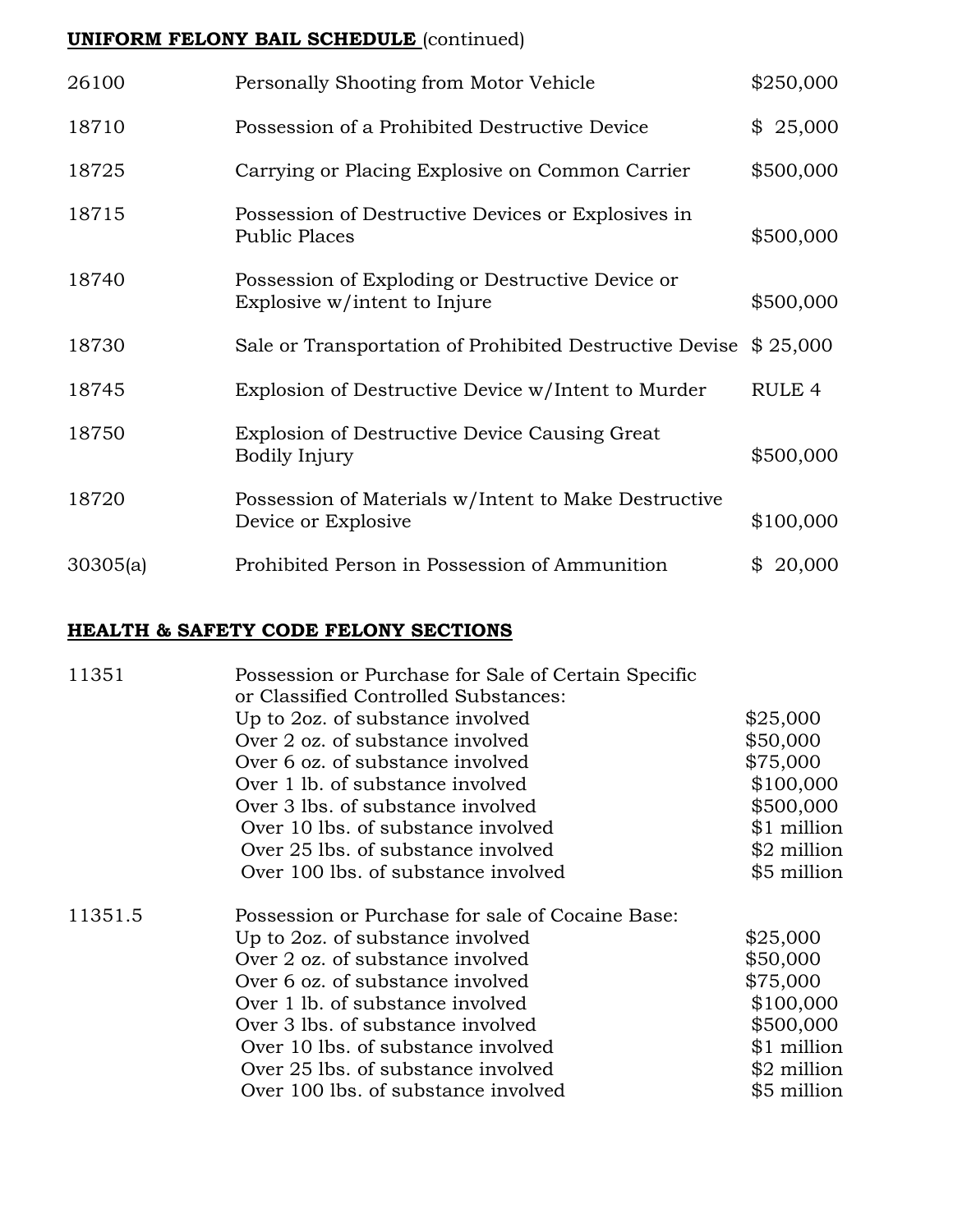| 11352   | Illegal Transportation, Sale, Furnishing of Certain<br>Specific or Classified Controlled Substances:<br>Up to 2oz. of substance involved<br>Over 2 oz. of substance involved<br>Over 6 oz. of substance involved<br>Over 1 lb. of substance involved<br>Over 3 lbs. of substance involved<br>Over 10 lbs. of substance involved<br>Over 25 lbs. of substance involved<br>Over 100 lbs. of substance involved                             | \$25,000<br>\$50,000<br>\$75,000<br>\$100,000<br>\$500,000<br>\$1 million<br>\$2 million<br>\$5 million |
|---------|------------------------------------------------------------------------------------------------------------------------------------------------------------------------------------------------------------------------------------------------------------------------------------------------------------------------------------------------------------------------------------------------------------------------------------------|---------------------------------------------------------------------------------------------------------|
| 11353   | Person 18 years or over Using Minor in Sale,<br>Transportation or Giving to a Minor Certain<br>Specific or Classified Controlled Substances:<br>Up to 6oz. of substance involved<br>Over 6 oz. of substance involved<br>Over 1 lb. of substance involved<br>Over 3 lbs. of substance involved<br>Over 10 lbs. of substance involved<br>Over 25 lbs. of substance involved<br>Over 100 lbs. of substance involved                         | \$50,000<br>\$75,000<br>\$100,000<br>\$500,000<br>\$1 million<br>\$2 million<br>\$5 million             |
| 11353.5 | Adult Preparing to Sell to Minor Drugs or Narcotics:<br>Up to 6oz. of substance involved<br>Over 6 oz. of substance involved<br>Over 1 lb. of substance involved<br>Over 3 lbs. of substance involved<br>Over 10 lbs. of substance involved<br>Over 25 lbs. of substance involved<br>Over 100 lbs. of substance involved                                                                                                                 | \$50,000<br>\$75,000<br>\$100,000<br>\$500,000<br>\$1 million<br>\$2 million<br>\$5 million             |
| 11354   | Person Under 18 years Using Minor in Sale,<br>Transportation or Giving to a Minor Certain<br>Specific or Classified Substances:<br>Up to 2 oz. of substance involved<br>Over 2 oz. of substance involved<br>Over 6 oz. of substance involved<br>Over 1 lb. of substance involved<br>Over 3 lbs. of substance involved<br>Over 10 lbs. of substance involved<br>Over 25 lbs. of substance involved<br>Over 100 lbs. of substance involved | \$25,000<br>\$50,000<br>\$75,000<br>\$100,000<br>\$500,000<br>\$1 million<br>\$2 million<br>\$5 million |
| 11358   | Marijuana: Cultivate, process<br>Up to 10 lbs.<br>Over 10 lbs.<br>Over 25 lbs.                                                                                                                                                                                                                                                                                                                                                           | \$10,000<br>\$25,000<br>\$50,000                                                                        |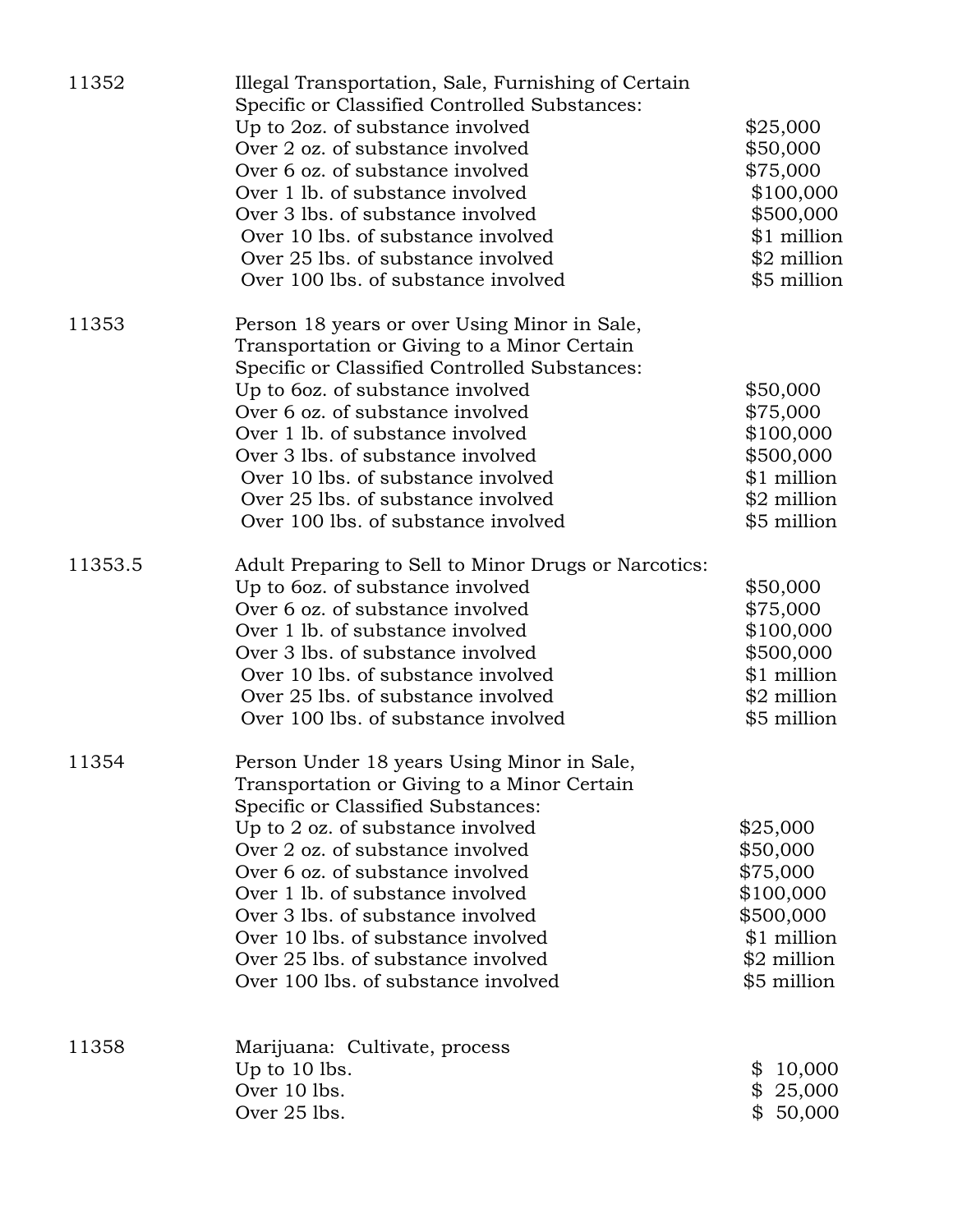| 11359      | Marijuana, Possession for Sale:<br>Up to $1$ lb.<br>$1$ to $5$ lbs.<br>5 to 10 lbs.<br>Over 10 lbs.                                                                                                                                                                                                                                        | \$10,000<br>\$25,000<br>\$50,000<br>\$75,000                                                                |
|------------|--------------------------------------------------------------------------------------------------------------------------------------------------------------------------------------------------------------------------------------------------------------------------------------------------------------------------------------------|-------------------------------------------------------------------------------------------------------------|
| 11360      | Marijuana: Transportation, Sale, furnishing<br>Up to 1 lb.<br>$1$ to $5$ lbs.<br>5 to 10 lbs.<br>Over 10 lbs.                                                                                                                                                                                                                              | \$10,000<br>\$25,000<br>\$50,000<br>\$75,000                                                                |
| 11361      | Marijuana: Person 18 years or Over Using<br>Minor in Sale, Transportation, giving to Minor:<br>Up to 5 lbs.<br>Over 5 lbs.<br>Over 10 lbs.                                                                                                                                                                                                 | \$25,000<br>\$50,000<br>\$75,000                                                                            |
| 11363      | Peyote: cultivating, Processing                                                                                                                                                                                                                                                                                                            | \$25,000                                                                                                    |
| 11366      | Maintaining Place for selling, Giving, Using of<br>Certain Specific or Classified controlled Substance                                                                                                                                                                                                                                     | \$25,000                                                                                                    |
| 11366.5(b) | Allowing Location to be Fortified for Sale                                                                                                                                                                                                                                                                                                 | \$25,000                                                                                                    |
| 11366.6    | Using Fortified Location for Sale                                                                                                                                                                                                                                                                                                          | \$25,000                                                                                                    |
| 11368      | Narcotic drug: forging, altering prescription                                                                                                                                                                                                                                                                                              | 10,000<br>\$                                                                                                |
| 11370.1    | Possession of drugs while armed w/firearm                                                                                                                                                                                                                                                                                                  | \$25,000                                                                                                    |
| 11377      | Possession of controlled substance                                                                                                                                                                                                                                                                                                         | 10,000<br>\$                                                                                                |
| 11378      | Possession of Controlled Substances for Sale<br>- If 1,000 pills or less<br>$-$ Over 1,000 pills<br>- Up to 1 oz. of substance involved<br>- Over 1 oz. of substance involved<br>- Over 1 lb. of substance involved<br>- Over 3 lbs. of substance involved<br>- Over 10 lbs. of substance involved<br>- Over 25 lbs. of substance involved | 10,000<br>\$<br>25,000<br>\$<br>\$10,000<br>\$25,000<br>\$<br>50,000<br>\$100,000<br>\$250,000<br>\$500,000 |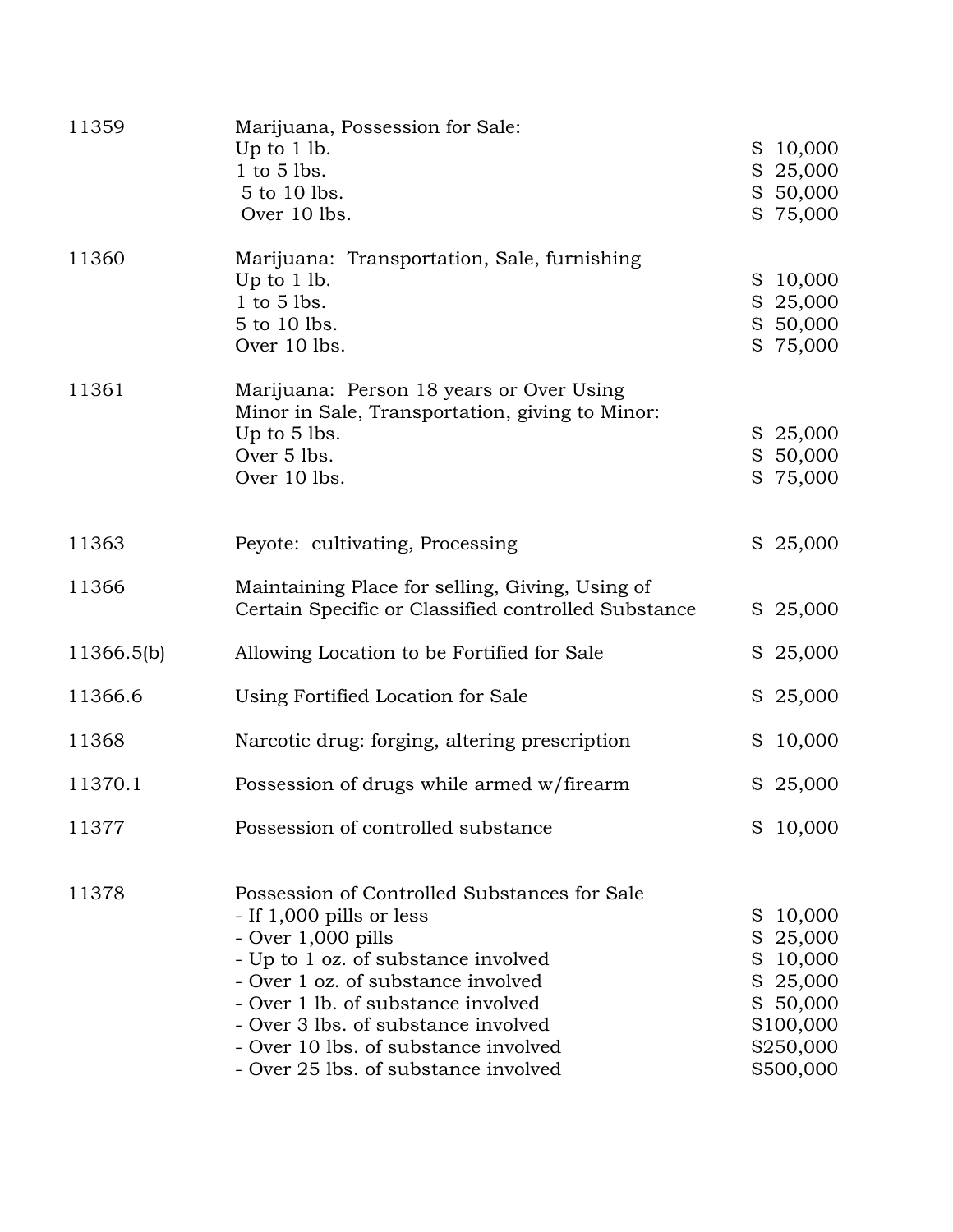| 11378.5    | Possession or purchase for Sale of PCP                   |              |
|------------|----------------------------------------------------------|--------------|
|            | - Up to loz. liquid or 1 gram powder                     | \$25,000     |
|            | - Over 1 oz. Liquid or 1 gram powder                     | \$50,000     |
|            | - Over 6 oz. Liquid or 6 grams powder                    | \$75,000     |
|            | - Over 1 quart liquid or 2 oz. powder                    | \$100,000    |
|            | - Over 1 gallon liquid or 8 oz. powder                   | \$250,000    |
|            | - Over 5 gallons liquid or 2 1/2 lbs. powder             | \$500,000    |
|            | - Over 20 gallons liquid or 10 lbs. Powder               | \$1 million  |
|            | - Over 25 gallons liquid or $12 \frac{1}{2}$ lbs. powder | \$2 million  |
|            | - Over 200 gallons liquid or 100 lbs powder              | \$5 million  |
| 11379      | Sale of Controlled Substances                            |              |
|            | - If 2 oz. or less of substance                          | \$25,000     |
|            | - Over 2 oz. of substance involved                       | \$50,000     |
|            | - Over 1 lb. of substance involved                       | \$100,000    |
|            | - Over 10 lbs. of substance involved                     | \$250,000    |
|            | - Over 125 lbs. of substance involved                    | \$500,000    |
| 11379.5    | Sale of PCP                                              |              |
|            | - If 1 oz. or less liquid or 1 gram powder               | \$25,000     |
|            | - Over 1 oz. Liquid or 1 gram powder                     | \$50,000     |
|            | - Over 6 oz. Liquid or 6 grams powder                    | \$75,000     |
|            | - Over 1 quart liquid or 2 oz. powder                    | \$100,000    |
|            | - Over 1 gallon liquid or 8 oz. powder                   | \$250,000    |
|            | - Over 5 gallons liquid or $2 \frac{1}{2}$ lbs powder    | \$500,000    |
|            | - Over 20 gallons liquid or 10 lbs. powder               | \$1 million  |
|            | - Over 25 gallons liquid or $12 \frac{1}{2}$ lbs powder  | \$2 million  |
|            | - Over 200 gallons liquid or 100 lbs powder              | \$5 million  |
|            |                                                          |              |
| 11379.6(a) | Manufacture of Controlled Substance                      | \$500,000    |
| 11379.6(b) | Offer to Manufacture                                     | \$25,000     |
| 11379.8    | Additional quantity: 11379.6 Controlled Substances       |              |
|            | - Over 1 lb. or 3 gallons                                | \$750,000    |
|            | - Over 3 lbs. or 10 gallons                              | \$1 million  |
|            | - Over 10 lbs. or 25 gallons                             | \$2 million  |
| 11380      | Soliciting Minor RE: Controlled Substances               |              |
|            | - Under 2,000 pills                                      | 10,000<br>\$ |
|            | $-2,001 - 5,000$ pills                                   | 25,000<br>\$ |
|            | - 5,001 or more pills                                    | \$<br>50,000 |
|            |                                                          |              |
| 11383(a)   | Possession of Precursors w/Intent to Manufacture         |              |
|            | Methamphetamine                                          | 25,000<br>\$ |
| 11383(b)   | Possession of Precursors w/Intent to Manufacture PCP     | 50,000<br>\$ |
|            |                                                          |              |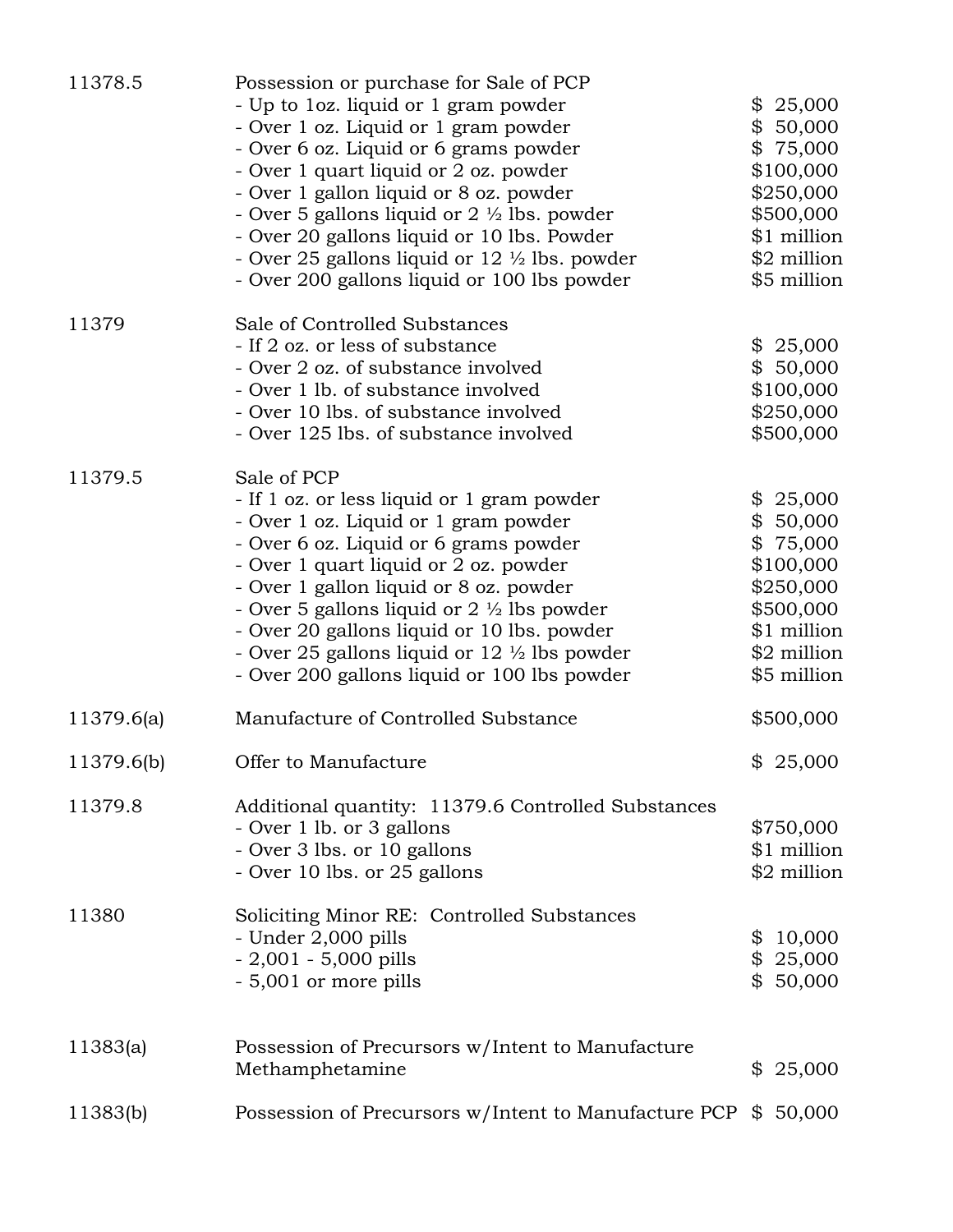## **VEHICLE CODE FELONY SECTIONS**

| 23153 | Felony DUI w/injury                               | \$50,000  |
|-------|---------------------------------------------------|-----------|
| 23180 | Felony DUI w/dealth                               | \$100,000 |
|       | 23550/23550.5 DUI w/three priors/prior felony DUI | \$50,000  |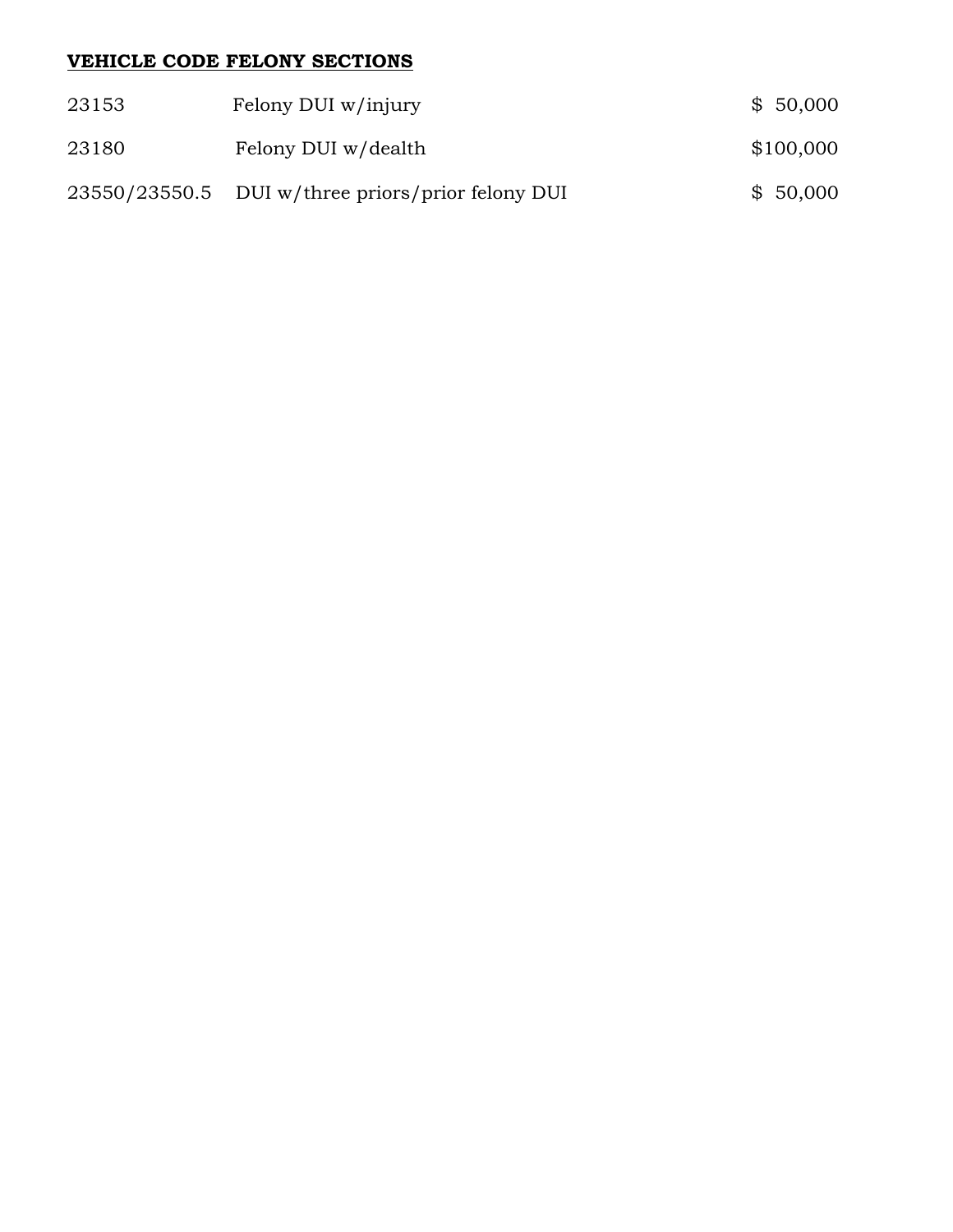### **UNIFORM FELONY BAIL SCHEDULE COUNTY OF SISKIYOU**

## **APPENDIX A**

## **RULES OF APPLICATION**

#### **RULE #1:**

Pursuant to Penal Code Section 1269b, the Felony Bail Schedule shall be applicable throughout Siskiyou County, and is applicable to all arrests without a warrant for felony offenses. The amount of bail shall be the presumptive amount set forth in this Felony Bail Schedule, unless a different amount or procedure is set forth in this Appendix A, in which event, the rules of application in this Appendix A shall control.

#### **RULE #2:**

For all offenses and enhancements for which no presumptive bail is specified in this schedule, the presumptive bail shall be set according to top term confinement potential for the offense plus enhancement:

| \$<br>Top term 3 years       | 20,000    |
|------------------------------|-----------|
| \$<br>Top term 4 years       | 25,000    |
| Top term 5 years             | 30,000    |
| \$<br>Top term 6 years       | 35,000    |
| Top term 7 years             | 40,000    |
| \$<br>Top term 8 years       | 45,000    |
| Top term 9 years<br>\$       | 50,000    |
| \$<br>Top term 10 years      | 55,000    |
| Top term 11 years            | 65,000    |
| \$<br>Top term 12 years      | 70,000    |
| Top term 13 years<br>\$      | 75,000    |
| \$<br>Top term 14 years      | 80,000    |
| \$<br>Top term 15 years      | 90,000    |
| Top term 16 years            | \$100,000 |
| Life sentences, except PC187 | \$500,000 |

#### **RULE #3:**

The following felony offenses will have a bail amount equal to the substantive offense which was the object of the conspiracy, assault, solicitation, or attempt, or when the arrest is for being a principal or accessory:

Section 31 PC Section 32 PC Section 182 PC Section 220 PC Section 653f PC Section 664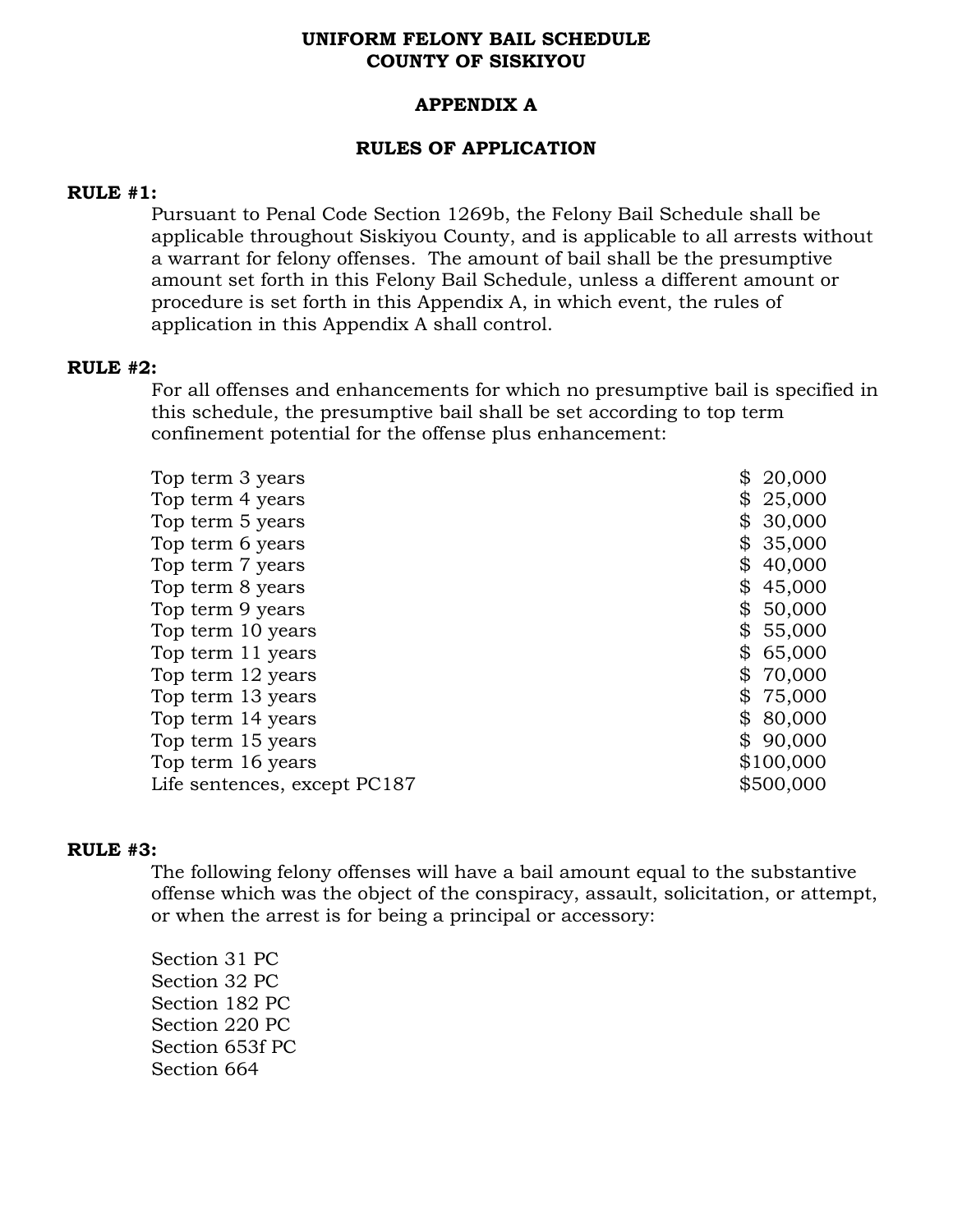## **RULE #4:**

Persons not entitled to be released on bail are those charged with:

- (a) Capital crimes (i.e. murder with special circumstance) when the facts are evident or the presumption great. (Penal Code section 1270.5 & California Constitution, Article 1, Section 12(a));
- (b) Felony offenses involving acts of violence on another person, or felony sexual assault offences, when the facts are evident or the presumption great and the court finds based upon clear and convincing evidence that there is a substantial likelihood the person's release would result in great bodily harm to others. (California Constitution, Article 1, Section 12(b)); or
- (c) Felony offenses when the facts are evident or the presumption great and the court finds based upon clear and convincing evidence that the person has threatened another with great bodily harm and that there is a substantial likelihood that the person would carry out the threat if released. (California Constitution, Article 1, Section 12(c)).
- (d) The primary responsibility for recognizing the existence of a case which may potentially fall into one of the above categories before the first court appearance is on the arresting agency. In this type of case, a magistrate should be contacted before accepting bail prior to the first court appearance.

## **RULE #5:**

- (a) In addition to the presumptive amount of bail or the amount of bail otherwise set forth in these Rules of Application, there shall be an additional amount of required bail for any aggravating or enhancing factors which would increase the top term potential for the arrested person. The additional bail required by this rule shall be calculated in accordance with Rule 2.
- (b) In lieu of the presumptive amount of bail or the amount of bail otherwise set forth in these Rules of Application, the bail for any person charged with *Strike Priors* pursuant to Penal Code Sections 667(e) or 1170.12(c) shall be as follows:

| (1) One Strike Prior: | Double the amount of bail otherwise |
|-----------------------|-------------------------------------|
|                       | determined under these rules.       |

(2) Two or More Strike Priors (regardless of whether a potential life term) \$500,000

(c) Bail for offenses involving larceny under the Penal Code (e.g. PC 487, 496, 504, etc.), is the amount as determined under this schedule, or the amount of damage to/loss of property, whichever is higher. This policy also applies to fraud type offenses of other Codes (e.g. Insurance Code, Revenue and Taxation Code, etc.).